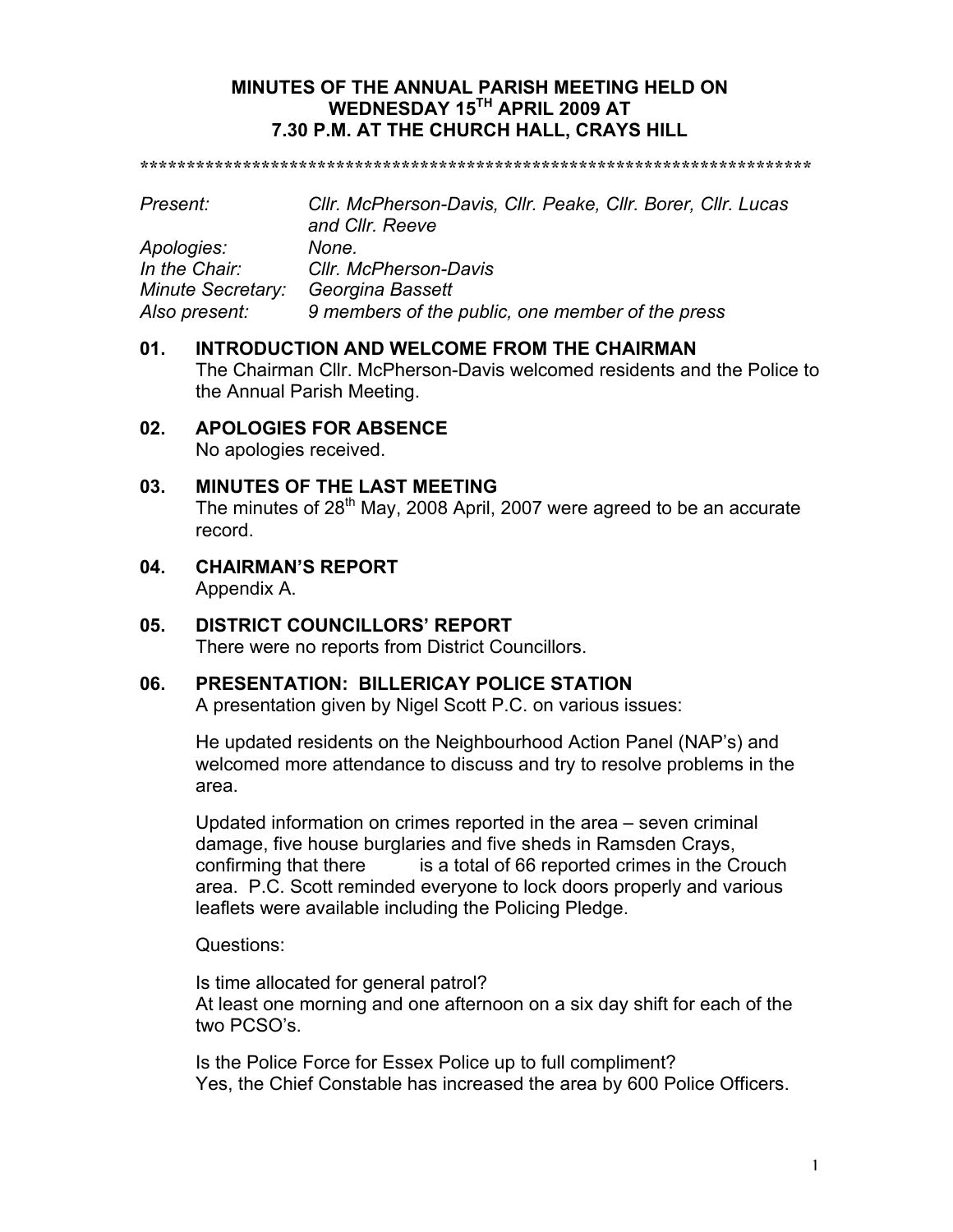NAP's Meetings – is it possible to provide the public with dates and times of meetings?

We try to inform residents through leaflets, generally these are to residents in the specific areas that these are held as it is more likely residents will attend if the meeting is in close proximity.

Is the Police Force prepared to pursue convictions if so what must a resident do for this to happen? Members of the public need to stand up and be counted for this to happen.

## **07. COMMENTS AND SUGGESTIONS FROM RESIDENTS**

Footpath 157 opposite Hope Road has been blocked by wooden blocks and the style has been removed and the footpath has wire mesh along it, is there any reason for this?

An attempt was made for the travellers horses to use this footpath and leave the horses in the field. It is the owner of the properties responsibility to prevent animals from escaping out of the field and styles have been taken away and if there are animals then suitable measures are put in place – i.e. kissing gates to assist the public. In this instance it is to prevent animals into the field.

What organisation should we contact to pursue this situation? The Clerk will write to ECC on this matter.

Concerns were raised about a proposed CHP station and non-household waste treatment in the area north of the A127 in the Basildon area. The Clerk will write to BDC and ECC to confirm if they are aware of this situation.

## *MEETING CLOSED AT 20.20*

**SIGNED (CHAIRMAN): ………………………………… DATE: …………………...**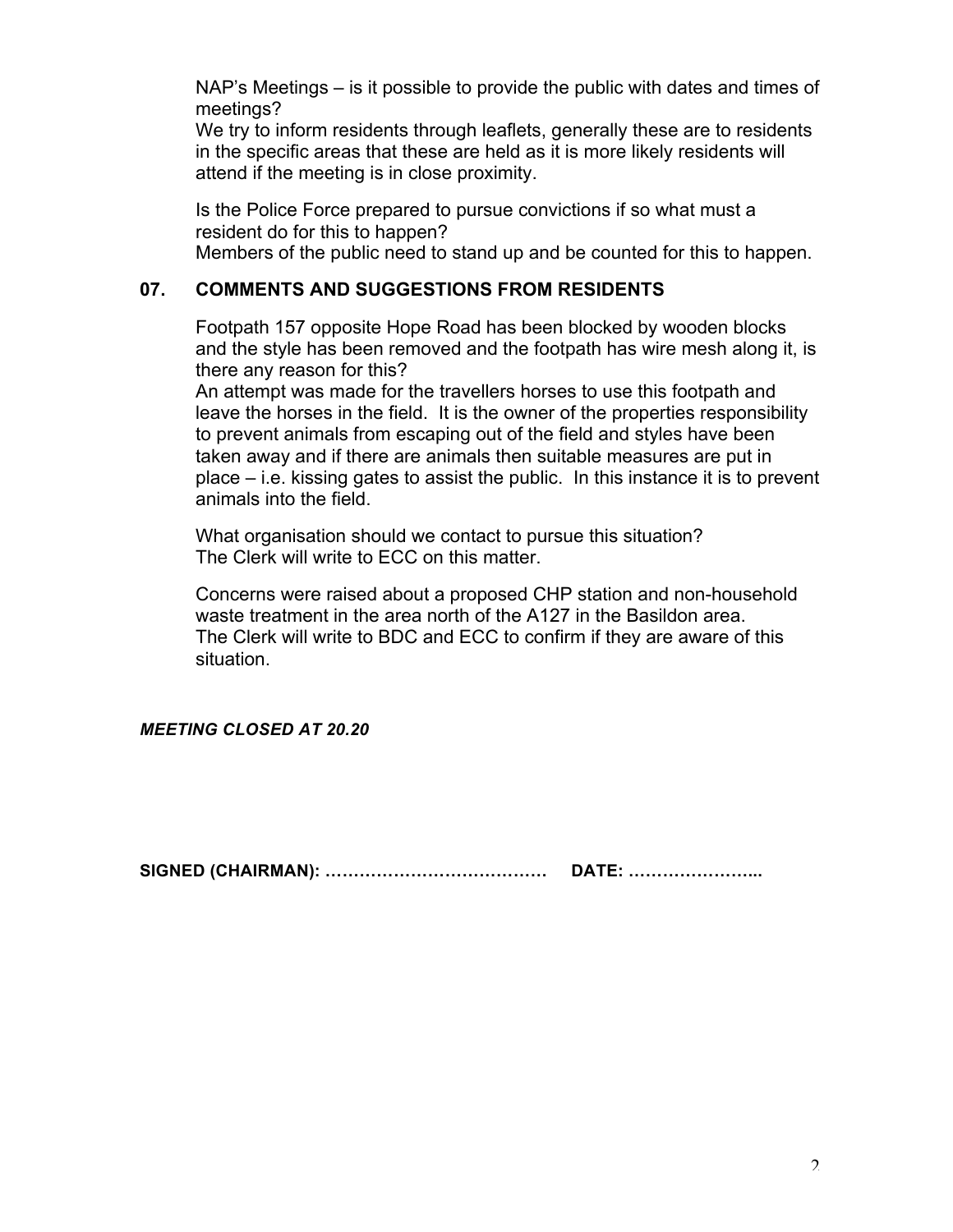**Appendix A**



# Ramsden Crays Parish Council Annual Report

## **CHAIRMAN'S REPORT 2008/09**

This Annual Report provides information about the activities of the Parish Council over the last year (May 2008 to March 2009), as well as financial information and Parish Council contact points.

The Annual Meeting of Ramsden Crays Parish Council will be held on **Wednesday 20th May 2009 at the Church Hall, Crays Hill.**

#### **Meetings:**

During this period the Council has held eleven Council meetings, one Extraordinary Meeting, one Annual Meeting of Ramsden Crays Parish Council and produced and circulated 3 Newsletters.

## **Planning:**

During this period the Parish Council has considered 26 planning applications.

#### **Networking:**

Members of the Council regularly attend liaison meetings with Basildon District Council, the Basildon Association of Town and Parish Councils and other agencies and representatives from parish councils to share knowledge and experience.

#### **Representation:**

On occasions we are asked to comment on documents received from the District and County Councils and other agencies. We always take the opportunity to respond on issues relevant to Ramsden Crays.

#### **Projects:**

In total four bus shelters have been installed since the project began.

Daffodils have been planted within the Parish, predominantly along the main A129 road.

Traffic calming: Two gateways have been placed on entry to Ramsden Crays, a pinch point is now in place in Gardiners Lane North and two VAS signs are scheduled to be installed in the Parish shortly.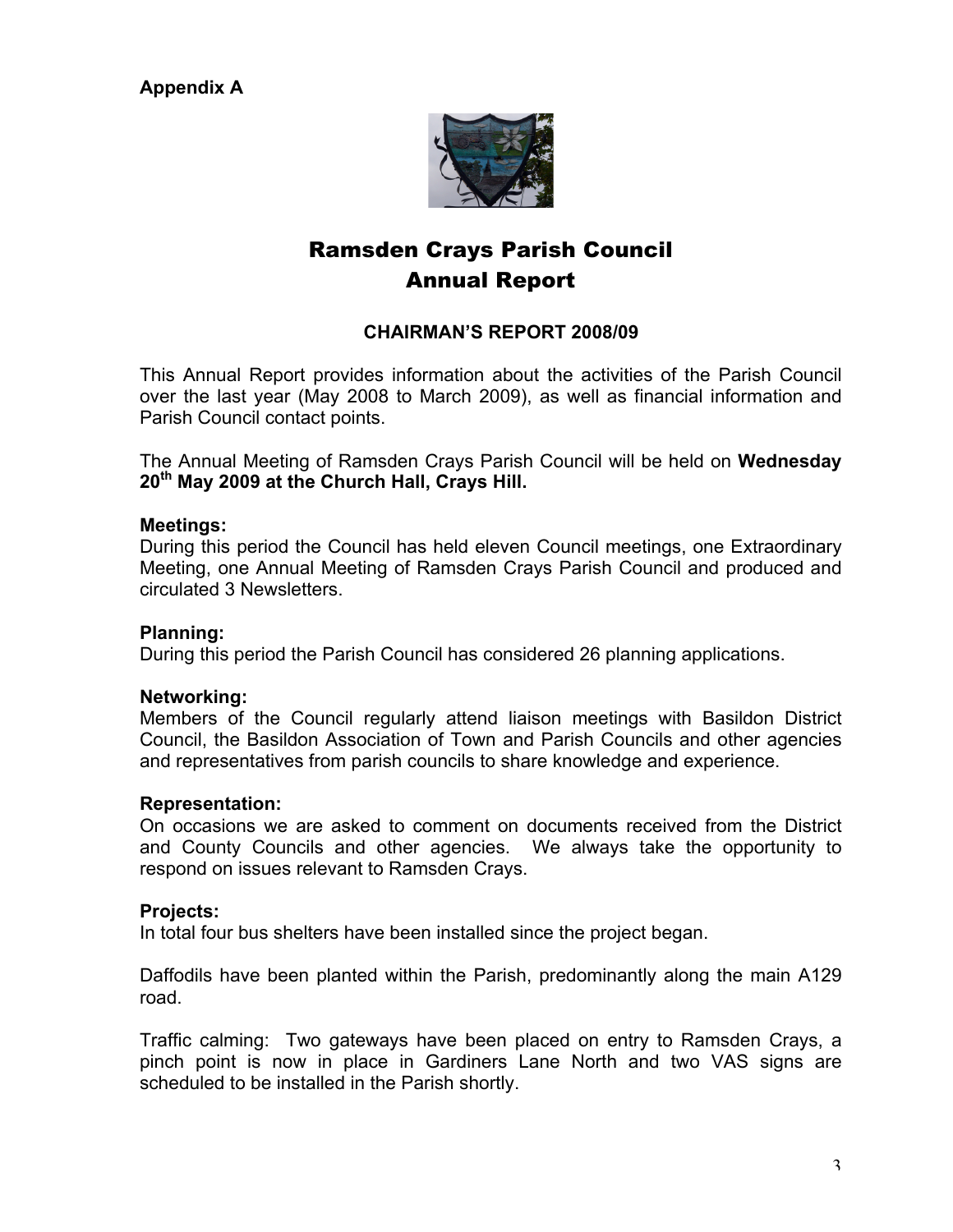The new Parish Council notice board is scheduled to be positioned in Church Lane within a month.

## **Dates for forthcoming Meetings:**

Parish Council Meetings are held on the third Wednesday of each month (except August)

20<sup>th</sup> May – Annual Meeting of Ramsden Crays Parish Council

 $17<sup>th</sup>$  June,  $15<sup>th</sup>$  July,  $16<sup>th</sup>$  September,  $21<sup>st</sup>$  October,  $18<sup>th</sup>$  November and  $16<sup>th</sup>$ December.

The Public are welcome to attend the meetings and have an opportunity to speak at the Open Session.

Please approach any member of the Council (contact details below) if you have any issues that you wish to raise at any time during the coming year.

The Police Surgeries have been held in the Hall every morning of the second Saturday of each month.

## **FINANCIAL INFORMATION**

This is a summary of the expenditure of the Parish Council. Full information is published later in the year when the accounts have been audited.

| <b>Expenditure Heading</b><br>2009/10 |   | <b>Budget 2008/09</b> |   | <b>Actual Spend</b> |   | <b>Budget</b> |
|---------------------------------------|---|-----------------------|---|---------------------|---|---------------|
| <b>Salaries</b>                       |   | £2,408.00             | £ | 2,456.55            |   | £ 2,550.00    |
| Stationery                            | £ | 200.00                | £ | 87.50               | £ | 150.00        |
| <b>External Audit</b>                 | £ | 250.00                | £ | 285.00              | £ | 250.00        |
| Insurance                             | £ | 650.00                | £ | 627.45              | £ | 900.00        |
| Room Hire/Clerk                       | £ | 320.00                | £ | 309.96              | £ | 336.00        |
| Postage                               | £ | 80.00                 | £ | 41.93               | £ | 53.00         |
| <b>Publications</b>                   | £ | 100.00                | £ | 120.00              | £ | 150.00        |
| Subscriptions                         | £ | 400.00                | £ | 390.53              | £ | 400.00        |
| <b>Internal Audit</b>                 | £ | 100.00                | £ | 95.00               | £ | 120.00        |
| Tel. Calls/Rental                     | £ | 260.00                | £ | 200.17              | £ | 210.00        |
| <b>Travel Clerk</b>                   | £ | 300.00                | £ | 384.89              | £ | 400.00        |
| Use of Equipment                      | £ | 130.00                | £ | 125.04              | £ | 135.00        |
| <b>Clerk Training</b>                 | £ | 50.00                 | £ | 32.00               | £ | 52.00         |
| <b>Cllrs. Travel Expenses</b>         | £ | 0.00                  | £ | 60.77               |   | 0.00          |
| Cllrs. Training                       | £ | 50.00                 | £ | 52.00               | £ | 208.00        |
| H.M. Revenue and Customs              | £ | 682.00                | £ | 614.13              | £ | 639.00        |
| Other Expenditure/Misc.               | £ | 100.00                | £ | 15.66               | £ | 100.00        |
| <b>Verge Planting</b>                 | £ | 150.00                |   | 0.00                | £ | 150.00        |
| <b>Hall Hire</b>                      | £ | 180.00                | £ | 144.00              | £ | 200.00        |
| Purchase Christmas Tree Lights        | £ | 35.00                 |   | 0.00                | £ | 50.00         |
| Hire of Equipment                     |   | 0.00                  |   | 0.00                |   | 0.00          |
| Elections                             |   | £1,200.00             | £ | 727.15              |   | £ 1,200.00    |
| <b>Bench Seat in Park</b>             |   | 0.00                  | £ | 355.97              |   | 0.00          |